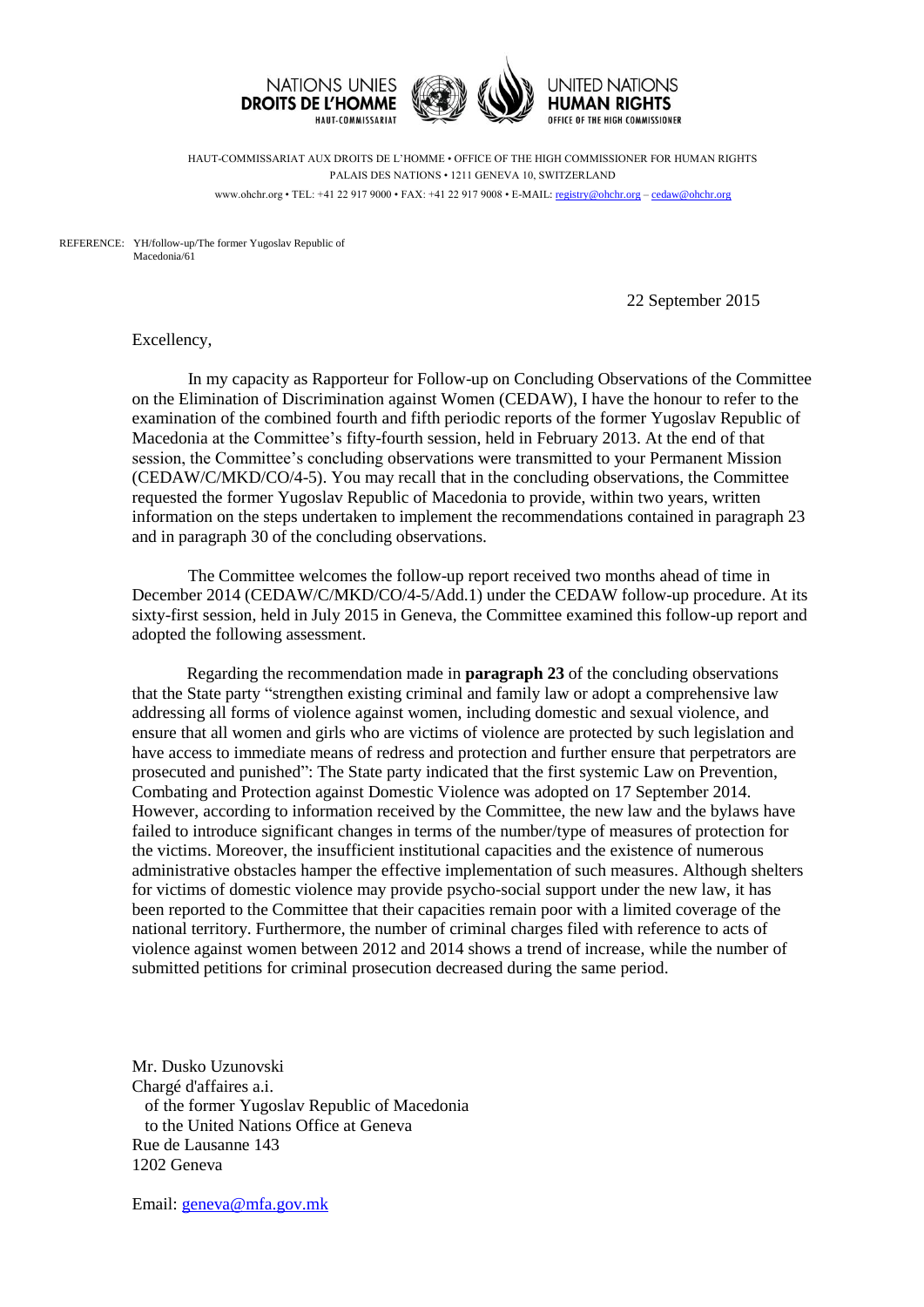

The Committee welcomes the adoption of the Law on Prevention, Combating and Protection against Domestic Violence. However, it considers that the State party failed to strengthen existing criminal and family law or to adopt a comprehensive law addressing all forms of violence against women and girls. Moreover, the Committee considers that the State party took some steps to ensure access to immediate means of redress and protection and to further ensure that perpetrators are prosecuted and punished. It considers that the recommendation **has been partially implemented**.

Regarding the recommendation that the State party "enhance the system of data collection to ensure that data are disaggregated by type of violence and by the relationship of the perpetrator to the victim, support research in this field and ensure that information and collected data are available to the public": The State party indicated that the new Law on Prevention, Combating and Protection against Domestic Violence will enhance the method of keeping records on domestic violence victims. It added that the format and content of the form for exchange of information between the competent institutions, as well as the monitoring mechanisms will be prescribed with the adoption of a by-law. According to information received by the Committee, the unified central data collection system for monitoring incidences and trends of domestic violence, which constituted one of the pillars of the UN Joint Programme for Strengthening National Capacities to Prevent Domestic Violence 2008-2011, has not been established to date. The Ministry of Labour and Social Policy and the Ministry of Interior are the only ones that are currently collecting data on domestic violence. The Committee considers that the State party failed to take any measures to enhance the system of data collection to ensure that data are disaggregated by type of violence and by the relationship of the perpetrator to the victim, support research in this field and ensure that information and collected data are available to the public. The Committee considers that the recommendation **has not been implemented**.

The Committee recommends that, in relation to paragraph 23 of the concluding observations, the State party provide, **in its next periodic report**, information on further actions taken to:

1) Strengthen existing criminal and family law or adopt a comprehensive law addressing all forms of violence against women and ensure that all women and girls who are victims of violence are protected by such legislation and have access to immediate means of redress and protection and further ensure that perpetrators are prosecuted and punished; and

2) Enhance the system of data collection to ensure that data are disaggregated by type of violence and by the relationship of the perpetrator to the victim, support research in this field and ensure that information and collected data are available to the public.

Regarding the recommendation made in **paragraph 30** of the concluding observations that the State party "investigate and urgently address the recommendations of the Office of the Ombudsman which call for the regulation and review of findings made by institutions authorized to determine the level of children's disabilities and special needs, including those of Roma girls": The State party mentioned that the Commission for carrying out an audit of the medical documentation in all primary and secondary special schools started its work in October 2014. The purpose of this Commission is to conduct inspection of the documentation and to establish the factual situation of Roma children enrolled in schools for children with special needs. Upon completion of the audit, recommendations for taking appropriate measures to address the problems identified will be made. The Committee considers that the State party took some steps towards the implementation of the recommendation. It considers that the recommendation **has been partially implemented**.